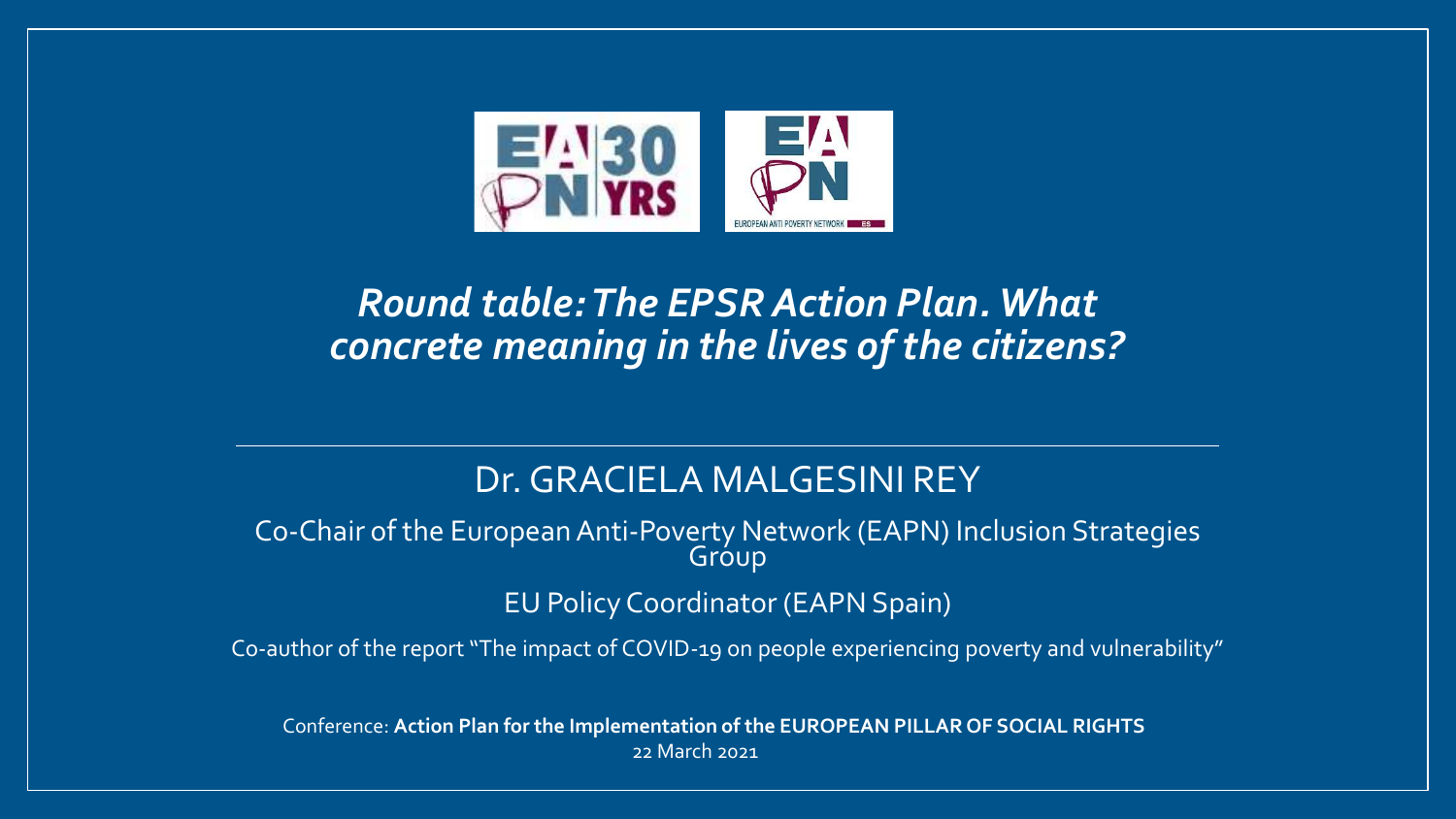#### In all the MS there was a significant percentage of the population at-risk-of-Poverty or exclusion (AROPE, 2019 data)

- **92.4 million, 20.9% of the EU-27 population, were living at risk of poverty and social exclusion**; **mostly women, children, single-parent households, non-EU migrants and refugees, people with disabilities, homeless persons and Roma.**
- 11 Member States with AROPE rates above the EU27 average: Bulgaria (32.5%), Romania (31.2%), Greece (30%), Latvia (27.3%), Lithuania (26.3%), Italy (25.6), Spain (25.3%), Estonia (24.3%), Croatia (23.3%), Cyprus (22.3%) and Portugal (21.6%).
- **22.2% of children in the EU - almost 1.8 million - were at risk of poverty or social exclusion.**
- **Around 24 million, or 5.4 % of the EU population,** were 'severely materially deprived'. 11 MS above average: Bulgaria (19.9%), Greece (16.2%), Romania (14.5%), Lithuania (9.4%), Cyprus (9.1%), Hungary (8.7%), Slovakia (7.9%), Latvia (7.8%), Italy (7.4%), Croatia (7.2%) and Portugal (5.6%) have rates above the EU average.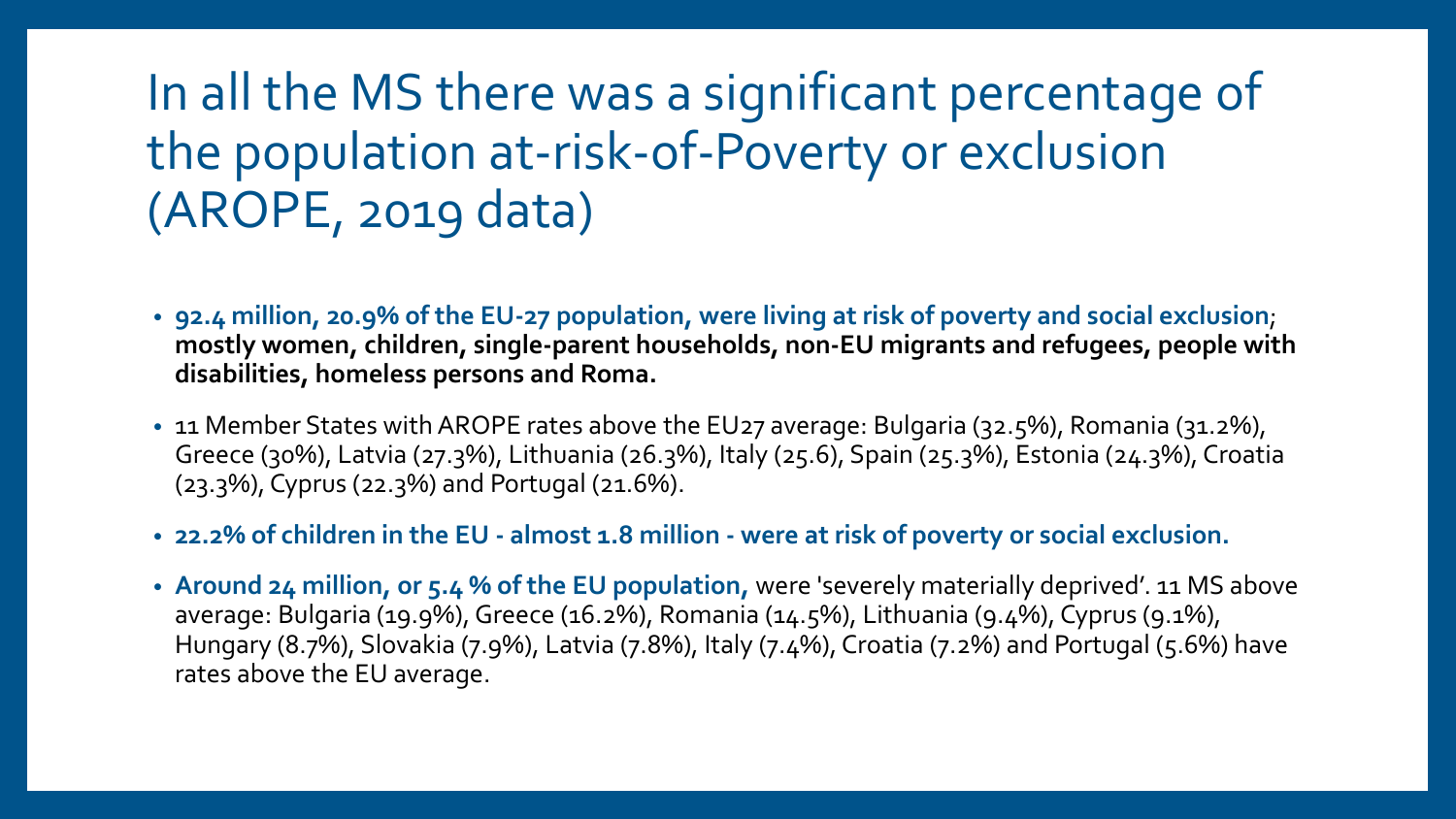#### Poverty in pre-COVID times

- *1. Territorialized* **(present in all MS, but geographically concentrated in some MS and regions)**
- *2. Chronified* **(persistent through time and not flexible regarding the economic cycle)**
- *3. Feminized* **(higher incidence among women than men),**
- *4. Familiarized* **(having children is "a risk of poverty factor" in many countries; 1 out of 2 single-parent households are poor),**
- *5. Ethnicized* **(higher spread among non-EU and ethnic minorities),**

**Higher incidence in the** *juvenile population* **(children and youth) and in** *people with disabilities***.**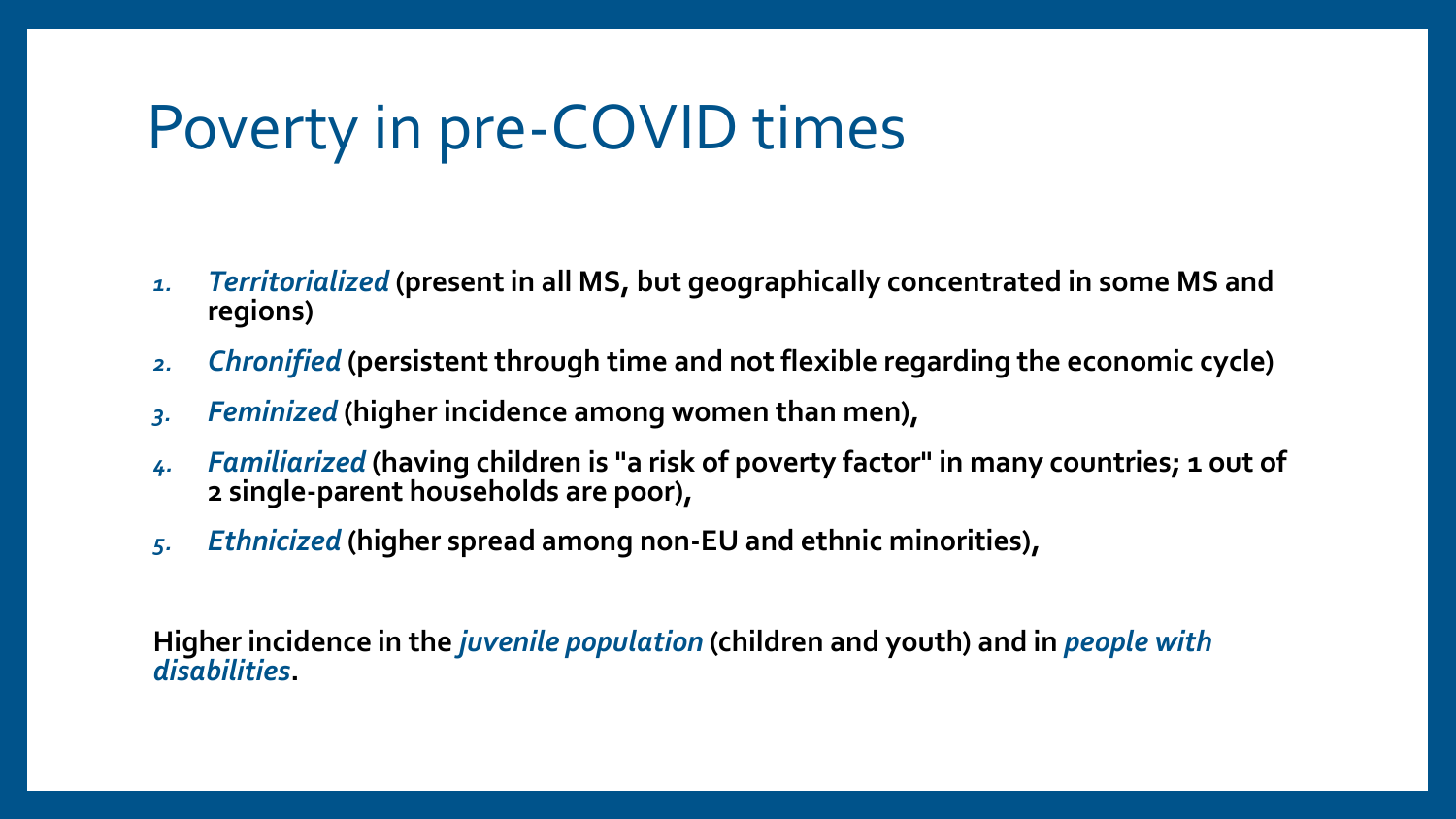# Multidimensional approach to poverty

#### *Causes of Income Poverty*

- **1. A sharp increase in income inequality, affecting labour share in national income** (and within the labour share, with the highest earners capturing an increasingly large portion, while those at the bottom having their shares decline significantly)
- **2. Exclusion from the labour market, long-term unemployment and precarious employment (Active / in-work Poverty)**
- **3. Low/inadequate pensions for the elderly (37% less for women)**
- **4. Low/inadequate non-contributory benefits**
- **5. Inefficient/insufficient protection systems, social services and transfers that cannot** lift enough people out of poverty, even during the economic recovery from the crisis.
- **6. High/disproportionate share of housing expenses on the household income.**
- **7. Unfair/regressive taxation**

#### *Cross-cutting determinants*

- **a. Gender**
- **b. Age group**
- **c. Educational attainment**
- **d. Digital attainment**
- **e. Ethnic origin**
- **f. Nationality**
- **g. Health status**
- **h. Disability status**
- **i. Financial security**
- **j. Housing status**
- **k. Area of residence / region**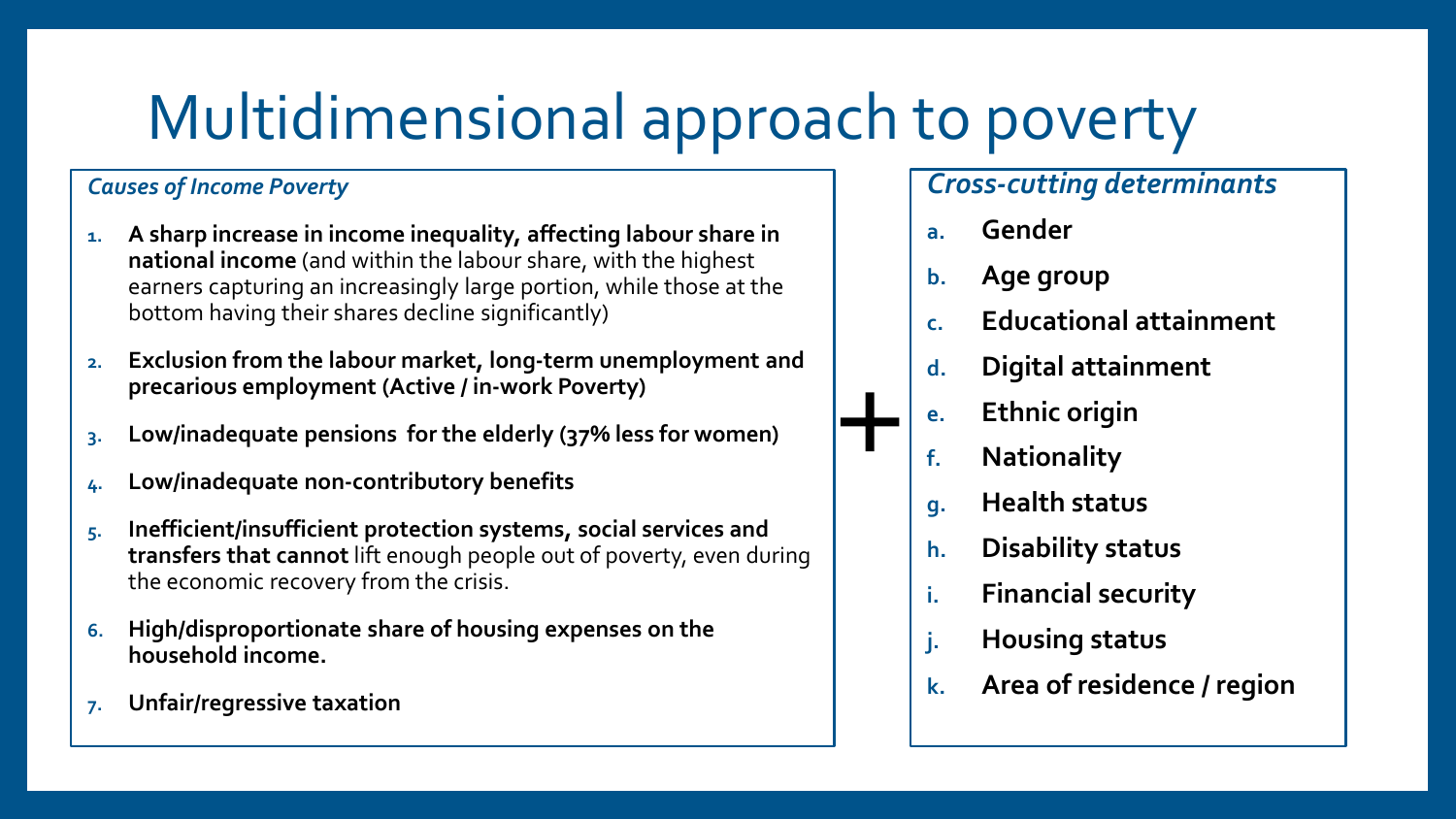The "new profiles" of Poverty: People who fell into poverty during the 2008 crisis, had recovered and now "return" to being poor + People who became poor and / or materially deprived for the first time

- **1. Incomeless workers due to layoffs and/or due to the cease of their main economic activity as self-employed worker or small business owner.**
- **2. Young people / students who survived on atypical / part-time Jobs which are no longer available.**
- **3. Women working in the domestic and care services, often with informal contract arrangements.**
- **4. Women who "voluntarily" had to leave their Jobs to take care of the dependent children and relatives, so are not entitled to unemployment insurance.**
- **5. Applicants to income benefits whose applications were rejected or do not qualify for the available means-tested schemes**
- **6. Irregular migrants, who cannot access neither the formal, nor the informal labour market.**
- **7. Frontline workers infected with COVID-19 (i.e. hospital cleaners or public transport drivers), as COVID is not recognised as a work-related disease and are not entitled to (full) social protection.**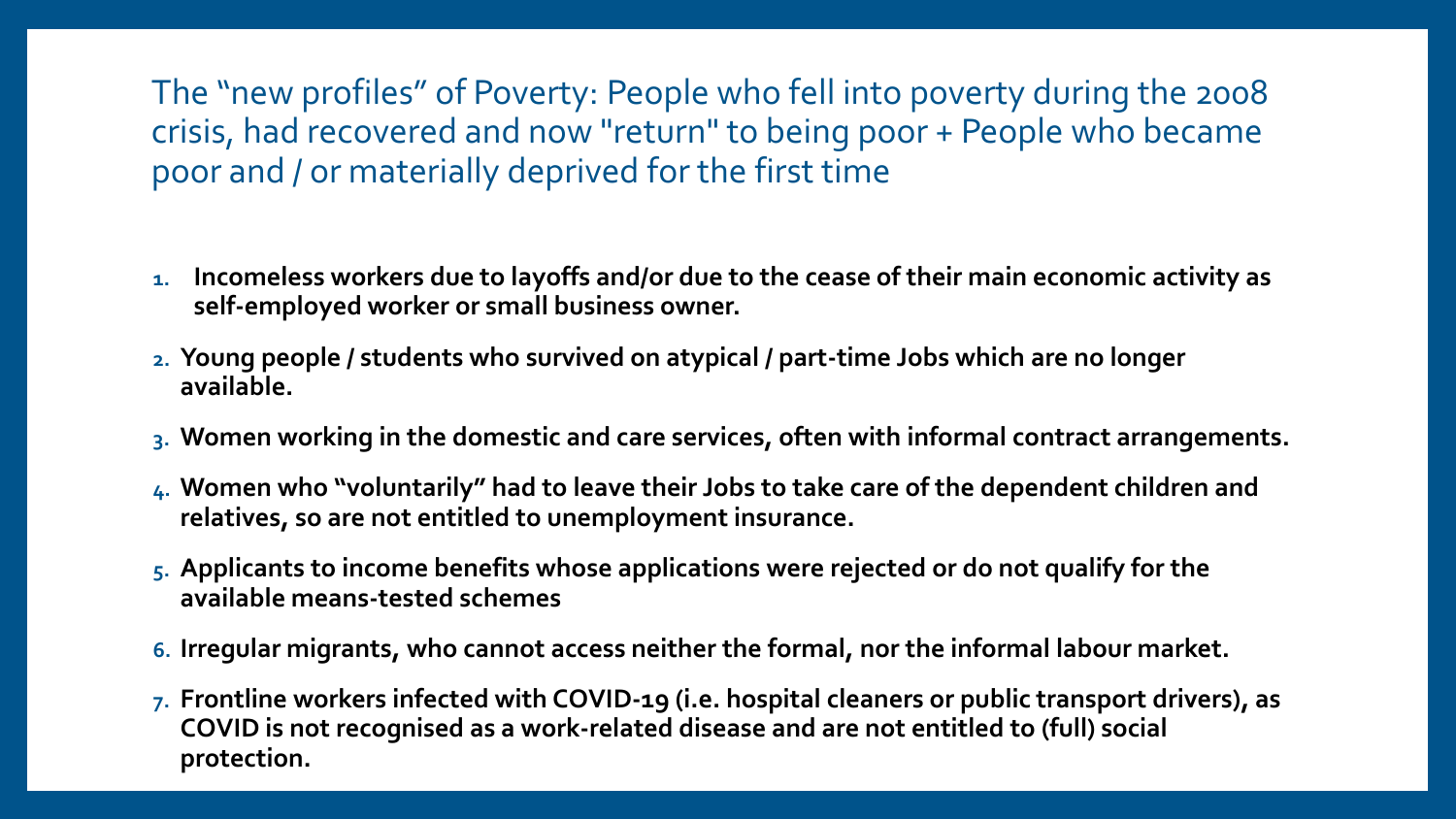#### Five trends of the (new) social crisis:

- **1. Severe material deprivation is increasing,** as seen by the peak in demand for food and basic assistance in all MS and by the closure of social services and facilities, which helped them to cope with deprivation
- **2. Gender inequality and poverty are deepening.**
- **3. Homelessness is widening**, as increasing number of families can no longer afford housing, and facilities and social inclusion projects are not running adequately.
- **4. Children living in poverty are distancing themselves from those who are not**, with food insecurity and a digital divide with educational consequences.
- **5. Precarious, low-quality employment is spreading,** together with increasing unemployment rates, affecting the youth, women and non EU population.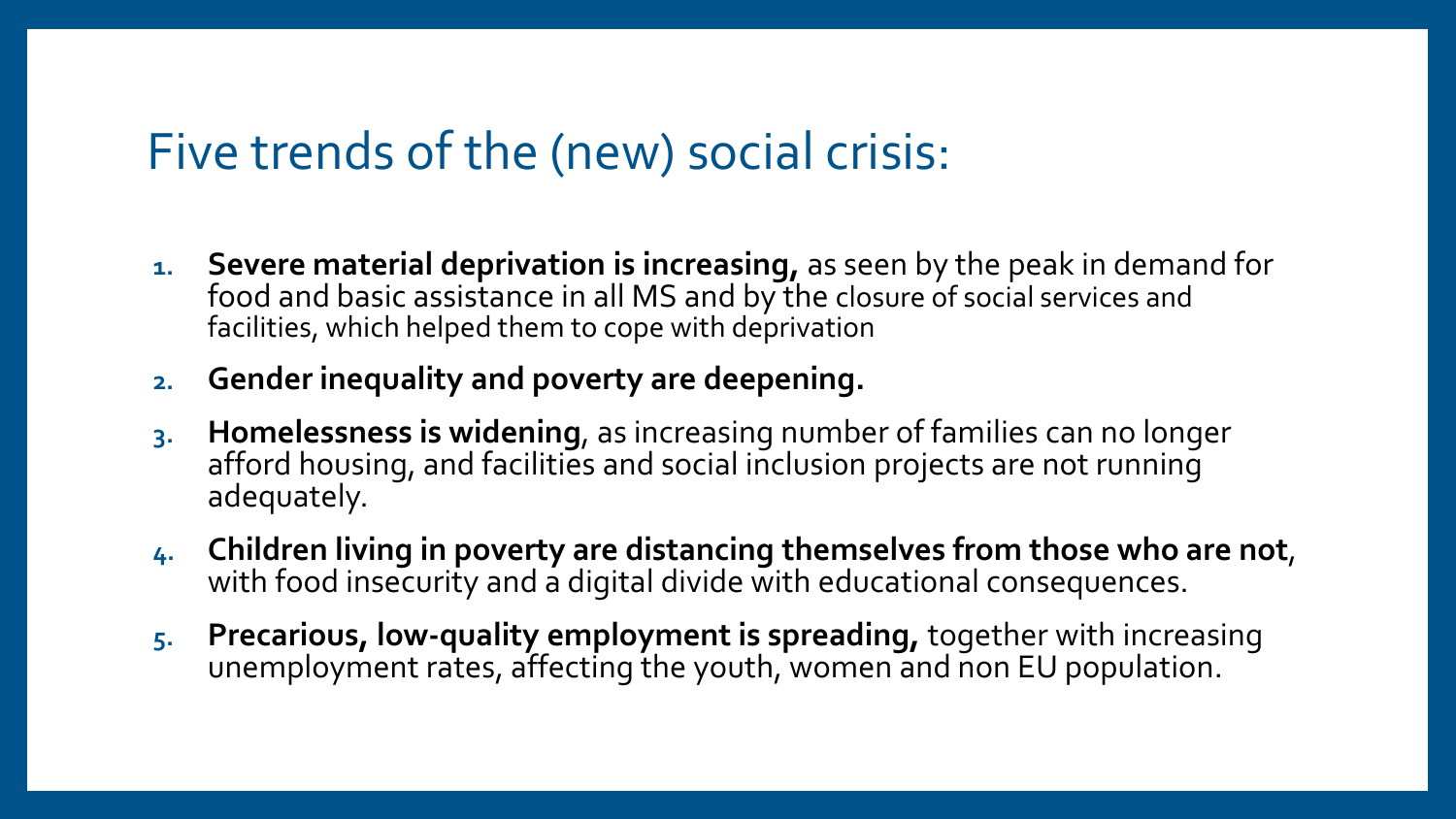## The 92.4 million people in AROPE (2019) can reach up to 125 million.

- Poverty is a reality for millions and a threat for many millions more.
- **Never before has there been so much support for the EU's role in this regard.**
- **Although people recognise the responsibility of their national governments, in the last Special Eurobarometer 509 on "Social Issues" nearly nine in ten Europeans (88%) say that a social Europe is important to them personally**.
- **More than six in ten Europeans think there will be a more social Europe in 2030; and health care is by far the most important area for this future, where both their national government and the EU should take action**.
- Many of the protection policies against the consequences of COVID or the so-called "social shields" are being financed by the EU, through SURE funds, through REACT-EU and soon through Next Generation, in addition to the usual EU funds, whose management has been made more flexible in order to meet social needs.
- **We need to advance in social rights and in the creation of a cohesive and inclusive society, for all, which includes the full implementation of the Revised European Social Charter, already ratified in several MS.**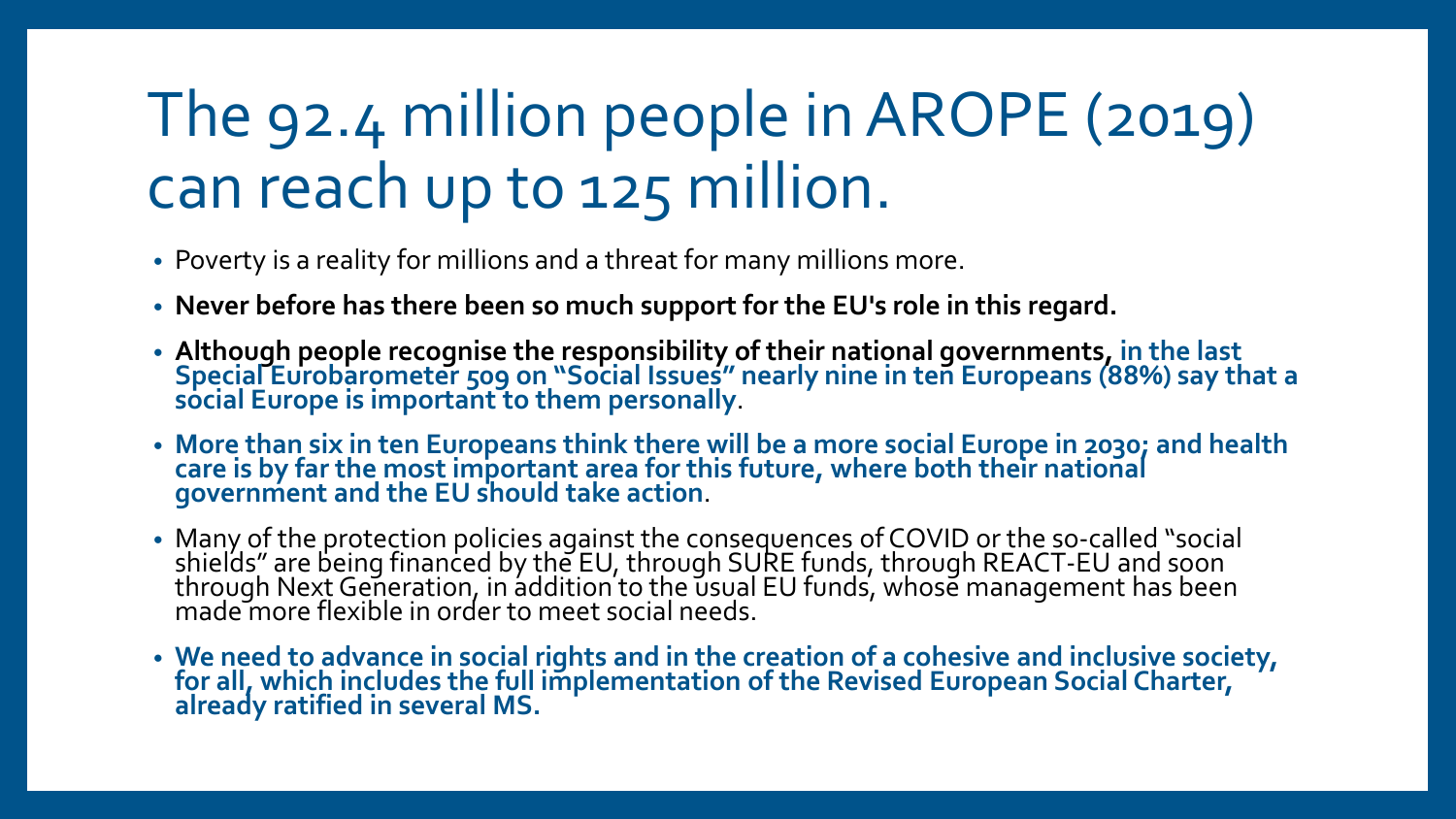#### In this context, EAPN welcomes the European Commission'sAction Plan on the European Pillar of Social Rights, published on 4 March 2021

- The Action Plan is the long-awaited follow-up to the promise made during the Proclamation of the Pillar that the "*unique European Social and Economic Model brings about shared prosperity and opportunities for all".*
- The Action Plan is not only about targets and objectives but also contains tools, policy and legal initiatives to achieve the goals by means of the community method, backed up by resources from the Recovery and Resilience Facility and ESF+, and by a monitoring framework.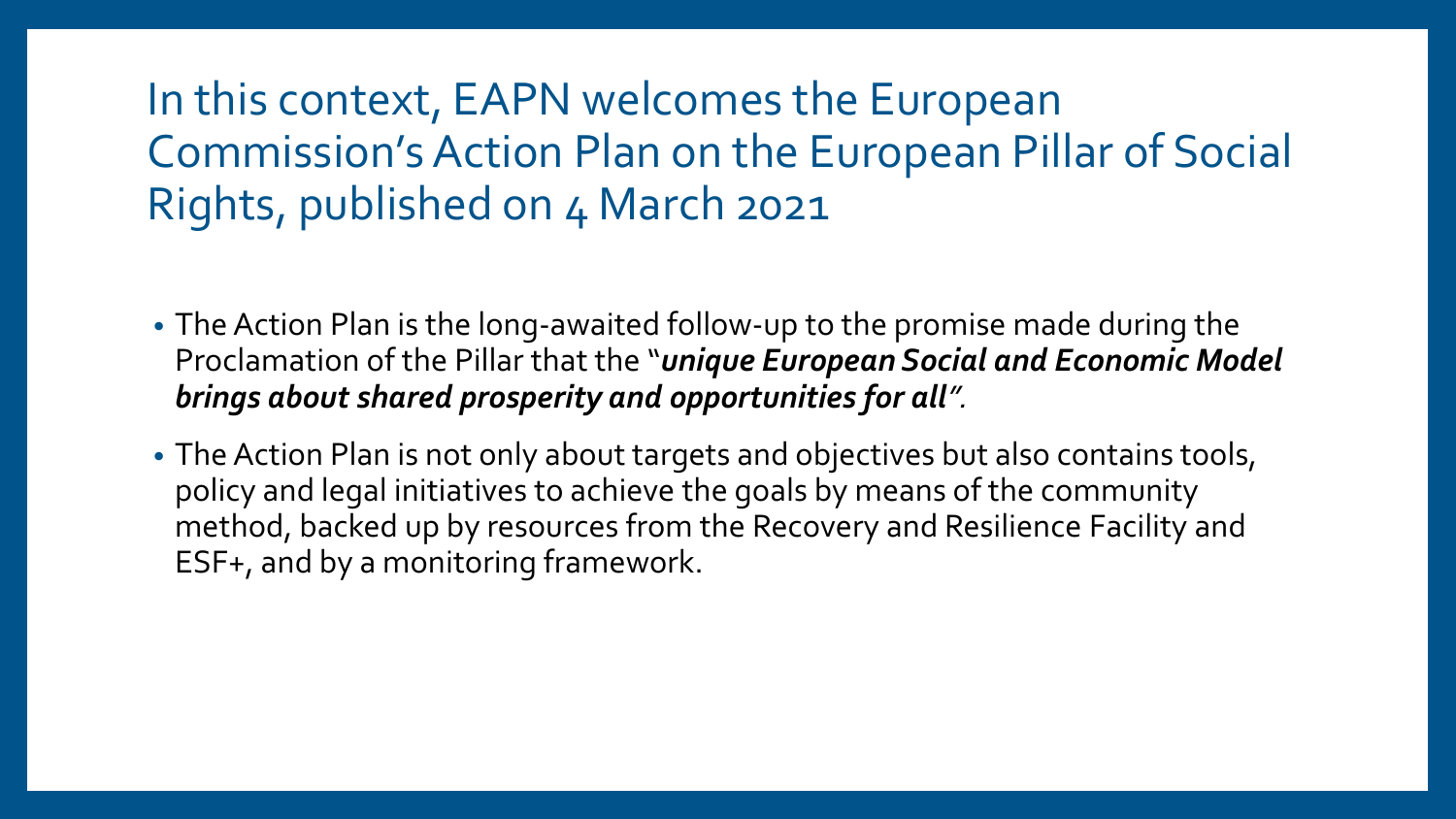# Is the Plan's Poverty reduction target ambitious enough?

- As a network of social organizations working with people experiencing poverty, we ask ourselves:
- **Is it a sufficient target to try to lift 15 million people out of poverty in 10 years?**
- **Are we really "Leaving no one behind"?** What about the 2030 Agenda, Sustainable Development Goal 1. End poverty in all its forms everywhere, concretely "Target 1.2 - By 2030, reduce at least by half the proportion of men, women and children of all ages living in poverty in all its dimensions according to national definitions."?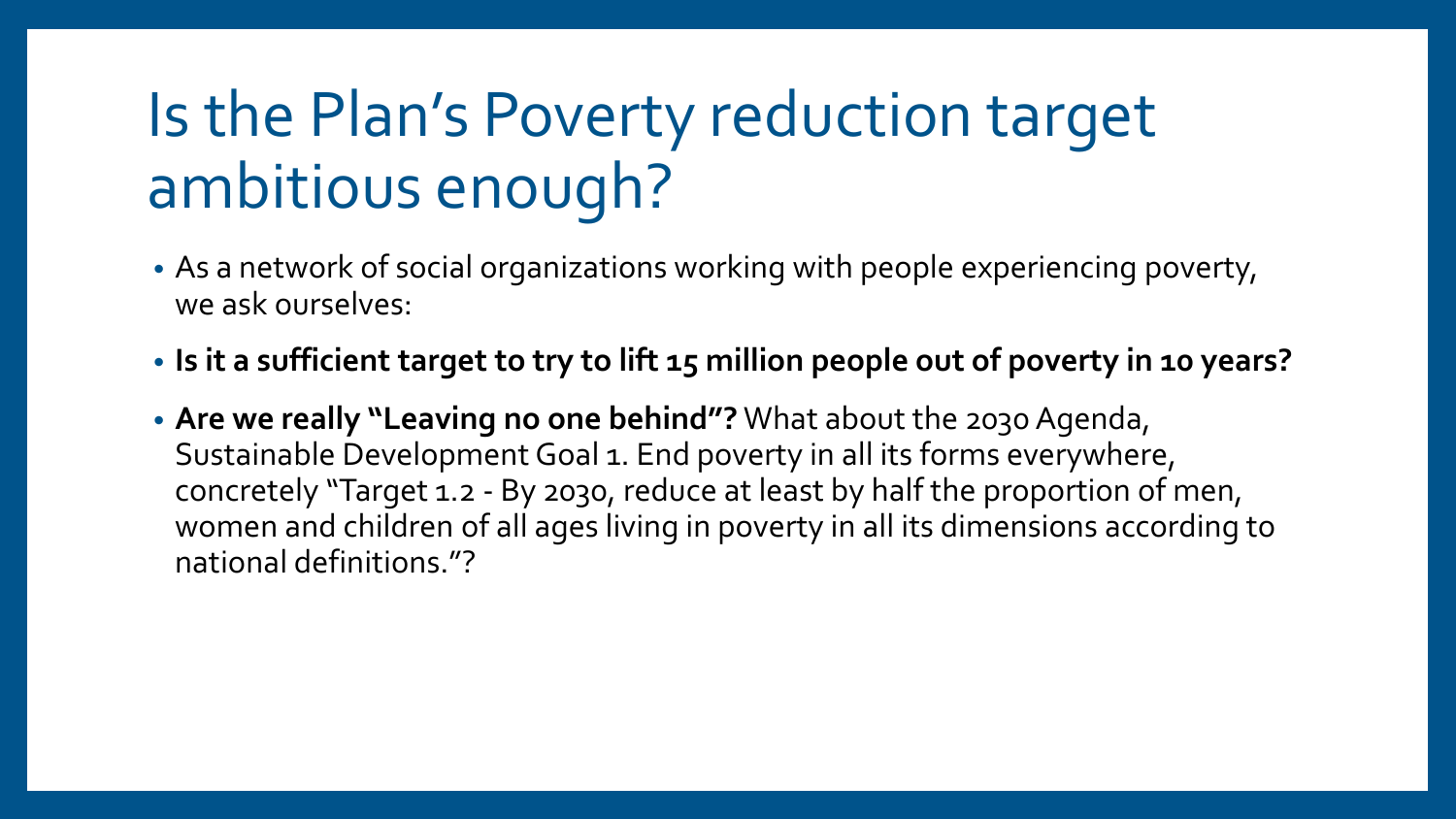## We are still in the "red" when it comes to poverty reduction

|                                                                                   | <b>TARGET</b><br>Reduction of people in<br>people $(1/3)$ of them<br>children) (millions of<br>people) | <b>PROJECTION</b><br><b>FOR 2030</b><br>(millions of people) | Difference with the ESPR<br>Target (millions of<br> people |
|-----------------------------------------------------------------------------------|--------------------------------------------------------------------------------------------------------|--------------------------------------------------------------|------------------------------------------------------------|
| <b>EPSR Action Plan</b>                                                           | 15,077                                                                                                 | 77,422                                                       |                                                            |
| Keeping the target of 25% POVERTY<br>reduction, from the EU2020 Strategy          | 23,125                                                                                                 | 69,375                                                       | $-8,0475$                                                  |
| Applying the 50% POVERTY reduction<br>target, from the UN 2030 Agenda (SDG<br> 1) | 46,25                                                                                                  | 46,25                                                        | -31,1725                                                   |

**It is inconsistent that, when the situation worsens, the Poverty reduction target is being watered down**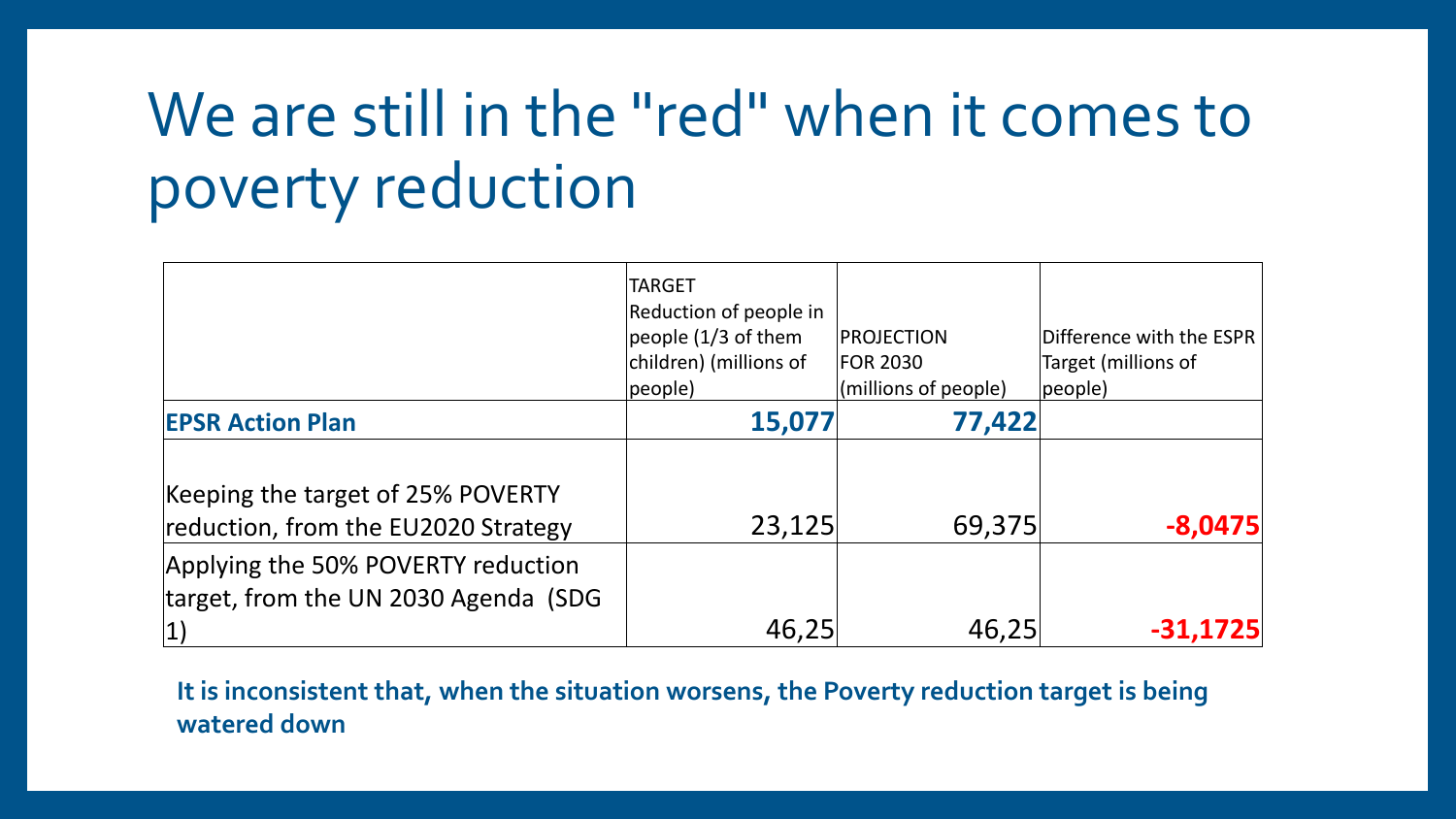# Missing pieces

- **Headline target 1 on employment and sub-targets**: We welcome the target for NEETs but would have liked to see an employment sub-target for youth who, due to working disproportionately on atypical and temporary contracts, were among the first people laid off during this pandemic, leading to a significant further increase of youth unemployment levels across the EU.
- We hope that "in employment" will be interpreted as "in decent employment", in line with the other principles of the EPSR, in particular principle 6 "Fair wages", in order for that target to effectively contribute to achieving the poverty target
- **Headline target 2 on education and training**: We welcome the objective to increase participation of adults in training and to strengthen their digital skills. We appreciate that the sub-target on basic digital skills also includes people between 65 and 74.
- However, a non-digital alternative for service delivery has to be maintained in order to ensure access for all to all services. We are, however, missing a concrete target with regards to reducing early school leaving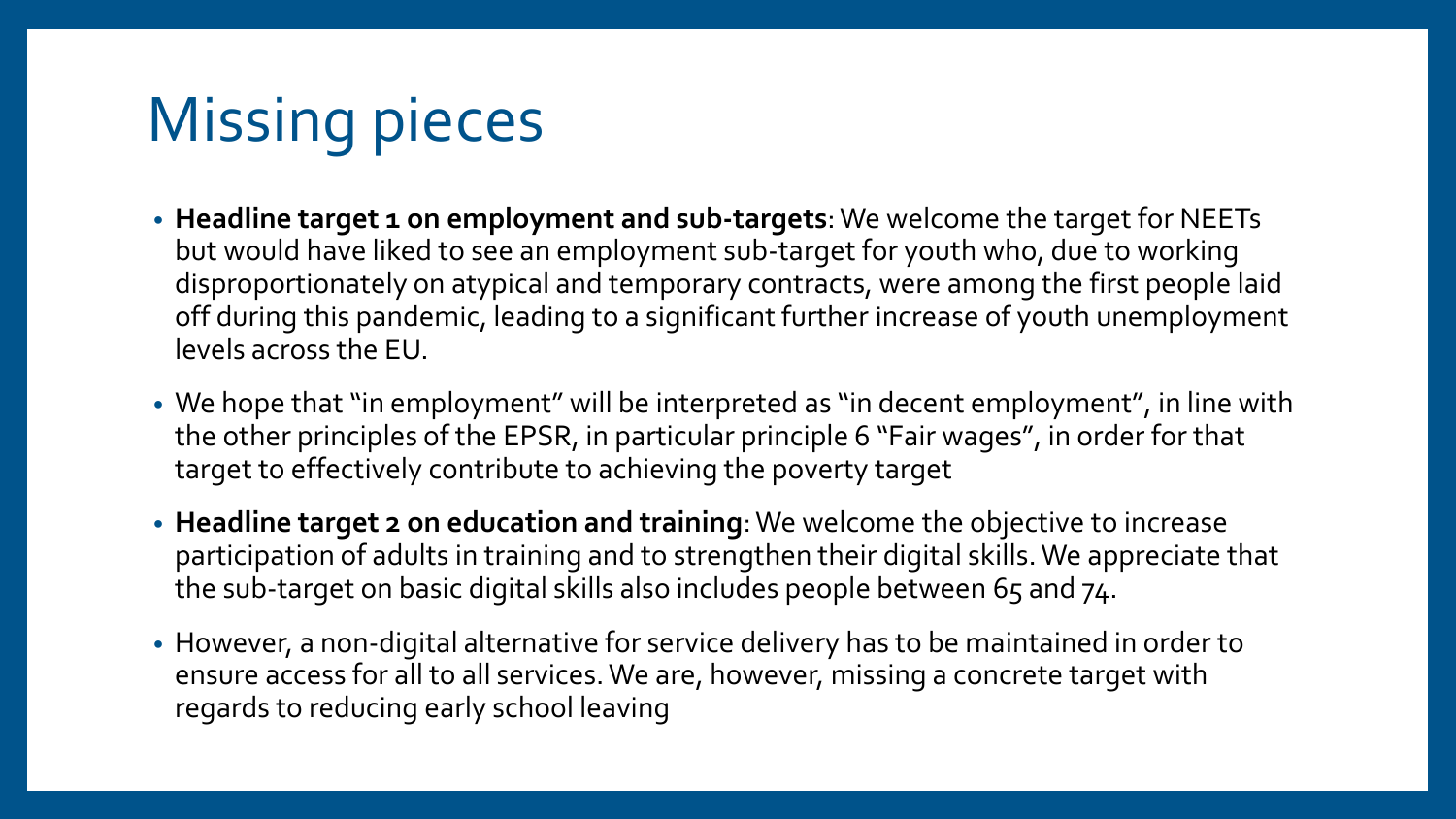# **Minimum income – the case of Spain**

- While we welcome that the Action Plan foresees a Council Recommendation for 2022, **we regret that not more ambitious action was taken,** especially in the context of the COVID-19 pandemic, which has pushed more people into poverty. This is why EAPN and our members continue to call for an **EU Framework Directive on Adequate Minimum Income.**
- **In Spain, the new minimum income scheme – Ingreso MínimoVital- in the context of the first wave of the pandemic was approved by 83.4% of Spaniards, according to the barometer of the Centre for Sociological Research (May 2020).**
- **The Spanish government aims to reduce severe poverty by around 80% (threshold below 30% of median income). The IMV will not eradicate poverty by itself, but it will drastically slow down the process of social deterioration.**
- **The IMV is a floor that the Government insures throughout the country, but that the Autonomous Communities can complement, either to adapt it to the different cost of living, or to establish complements for housing, for example. It is also compatible with jobs as it prioritises an active inclusion approach.**
- **The Spanish IMV can become a good practice to test the future nature of an EU MI scheme.**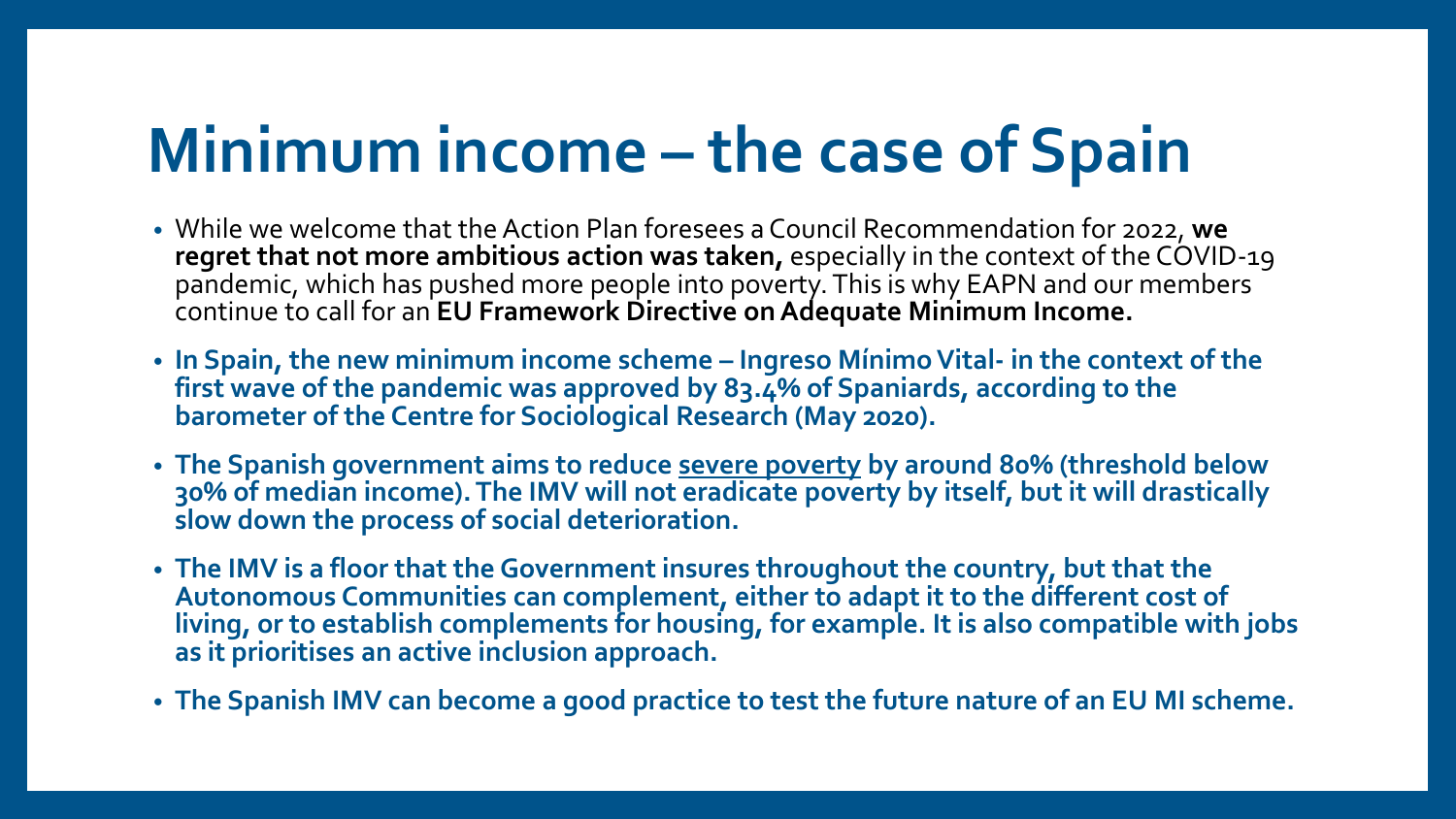#### Imbalance and peacemeal approach

- **We value the set of measures linked to the EPSR principles:** The EU Strategy on the Rights of the Child and Council Recommendation establishing the European Child Guarantee, a Éuropean Platform on Combating Homelessness and an Action Plan on the Social Economy, the new Strategy for the Rights of Persons with Disabilities 2021-2030 and several other actions, such as the Gender Equality Strategy, the EU Anti-Racism Action Plan, a Youth Employment Support package and a proposal for a Directive on Adequate Minimum Wages.
- **But there is an imbalance of coverage of all 20 principles and of different types of tools**: We see a mixture of legally binding directives, but also recommendations, reports, reséarch etc. and we are therefore concerned that this might establish a negative hierarchy between the rights and principles contained in the Pillar.
- **We regret that there is no overarching Europe 2030 strategy,** linking the Green Deal and the EPSR AP in order to ensure an equal commitment to realise both green and social targets
- While the EPSR AP briefly refers to other overarching initiatives like the SDGs and the European Green Deal, it does not establish coherence between these and other initiatives, detailing how all of them contribute to the same goals.
- **It remains unclear how all of the EU's ongoing and upcoming thematic strategies and initiatives as well as the above-mentioned broader frameworks will contribute to the same objectives**.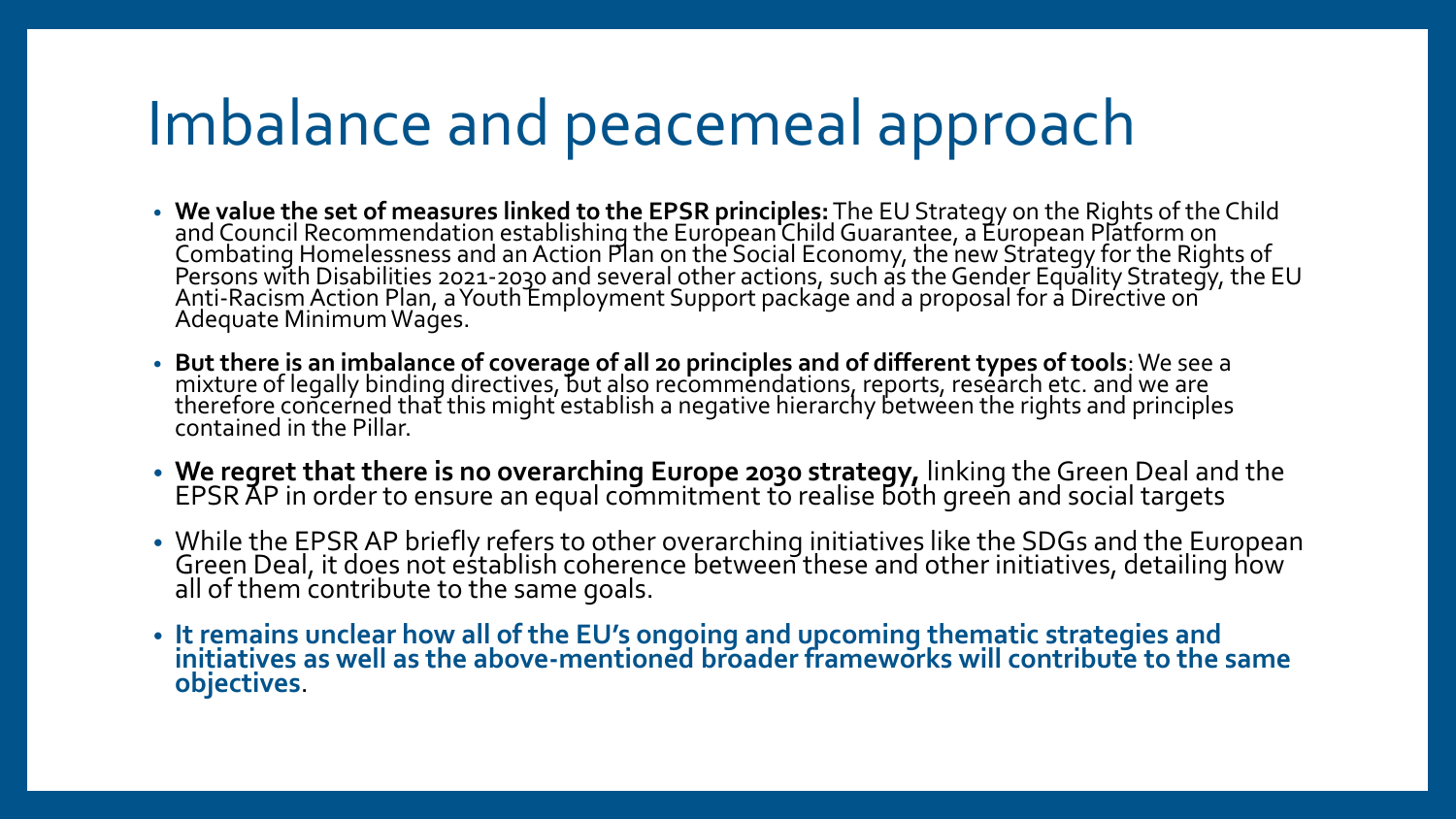### National targets

- It is crucial that Member States endorse these targets and define their own ambitious national ones to ensure that the EU jointly at least achieves, but hopefully exceeds these targets by 2030.
- **National targets should also be set in a way to add up to the EU targets.** In the context of the Europe 2020 Strategy, national targets did not add up to the EU targets which might have contributed to some of these not having been reached.
- Adequate monitoring of progress by the European Semester, backed up by a revised Social Scoreboard, will be crucial.
- The Social Scoreboard should fully cover all 20 EPSR principles and better disaggregate data by population groups, with a focus on groups in vulnerable situations, and household types. Annex 2 of the EPSR AP demonstrates the Commissions' plans to add more indicators, which are very welcome, **but a lot more are needed to ensure that the Social Scoreboard fully covers all 20 Pillar principles.**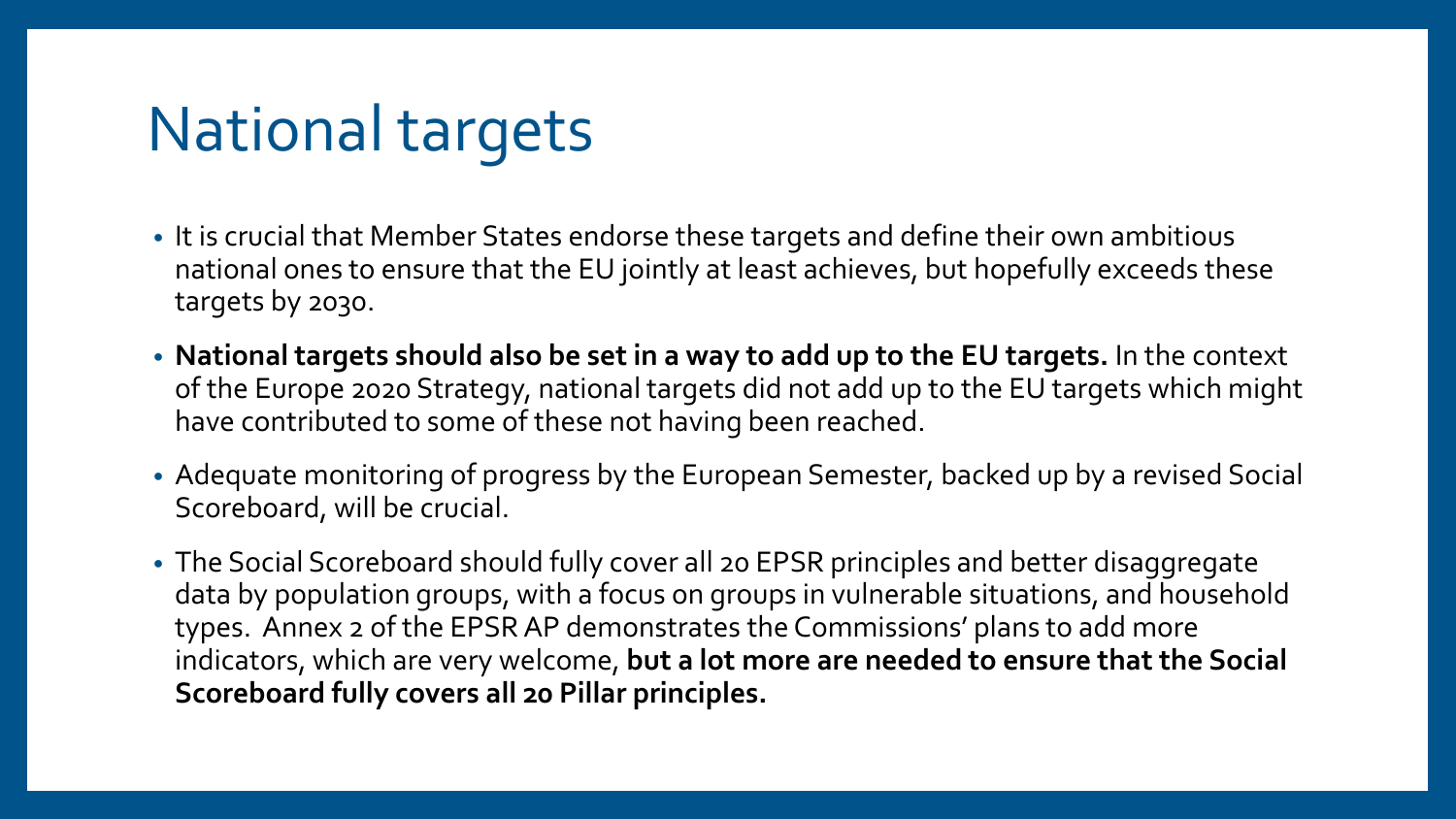# Building back better!

- There is concern about the MS social protection capacity to support the weakest and provide for the rest. Therefore, the role of the EU is and will be key: **this may be a crucial crossroads with regard to the confidence of the population in the EU.**
- The Recovery and Resilience Plans established by the EU **have to be clearly "social"** and managed with **transparency and accountability.**
- **Civil society organisations can contribute crucial expertise to ensure that policies and legislation correspond to the lived realities of people, including those in the most vulnerable situations.**
- EAPN welcomes that the Commission encourages Member States to organise a coordination mechanism to ensure the engagement of all stakeholders in the implementation of the EPSR. It is crucial to ensure that CSOs are fully involved in all **steps of the policy-making, implementation, evaluation and monitoring process.**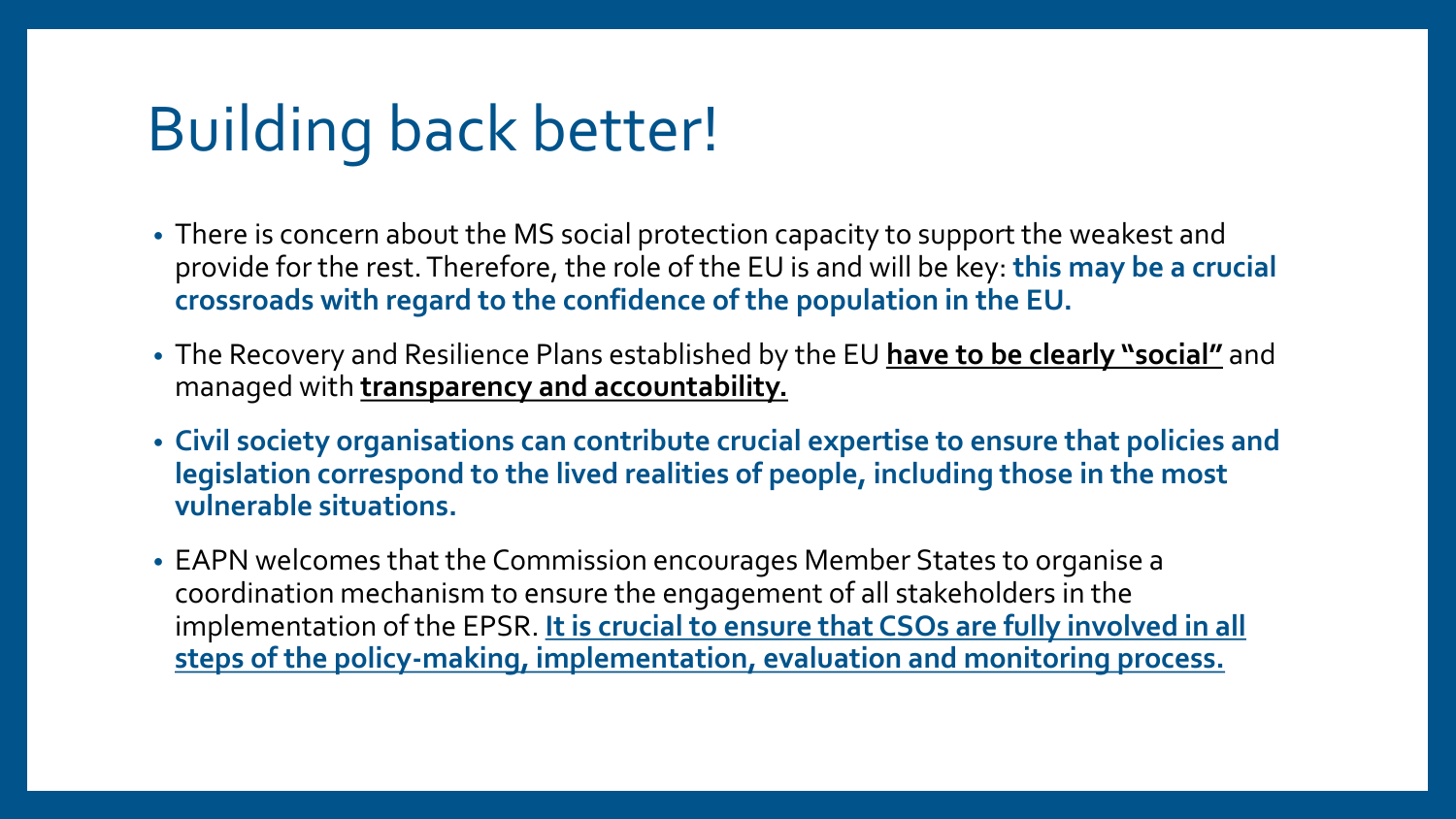#### 5 Lessons learnt - Poverty is a multidimensional phenomenon that:

- **1. Acts as a major social and health determinant factor** linked to higher prevalence of many health conditions, including chronic disease, injury, deprived infant development, stress, anxiety, depression, and premature death. **Any society with high levels of poverty is not only unjust, unequal and unethical, it is also unhealthy and weak in the face of epidemic or economic crises.**
- **2. Cannot be addressed by simplistic measures**, such as a mere rise in the employment rates or the alleged "trickling down" effect of the economic growth;
- **3. Requires a strategic approach**, with overall targets, cross-cutting measures, and an adequate economic investment to revert the abovementioned inequalities and prevent furthermore;
- **4. Demands political commitment** (and therefore hard legislation) from those leaders who are responsible for the population wellbeing and human development;
- **5. Commands an increase of purposeful actions** in times of crisis.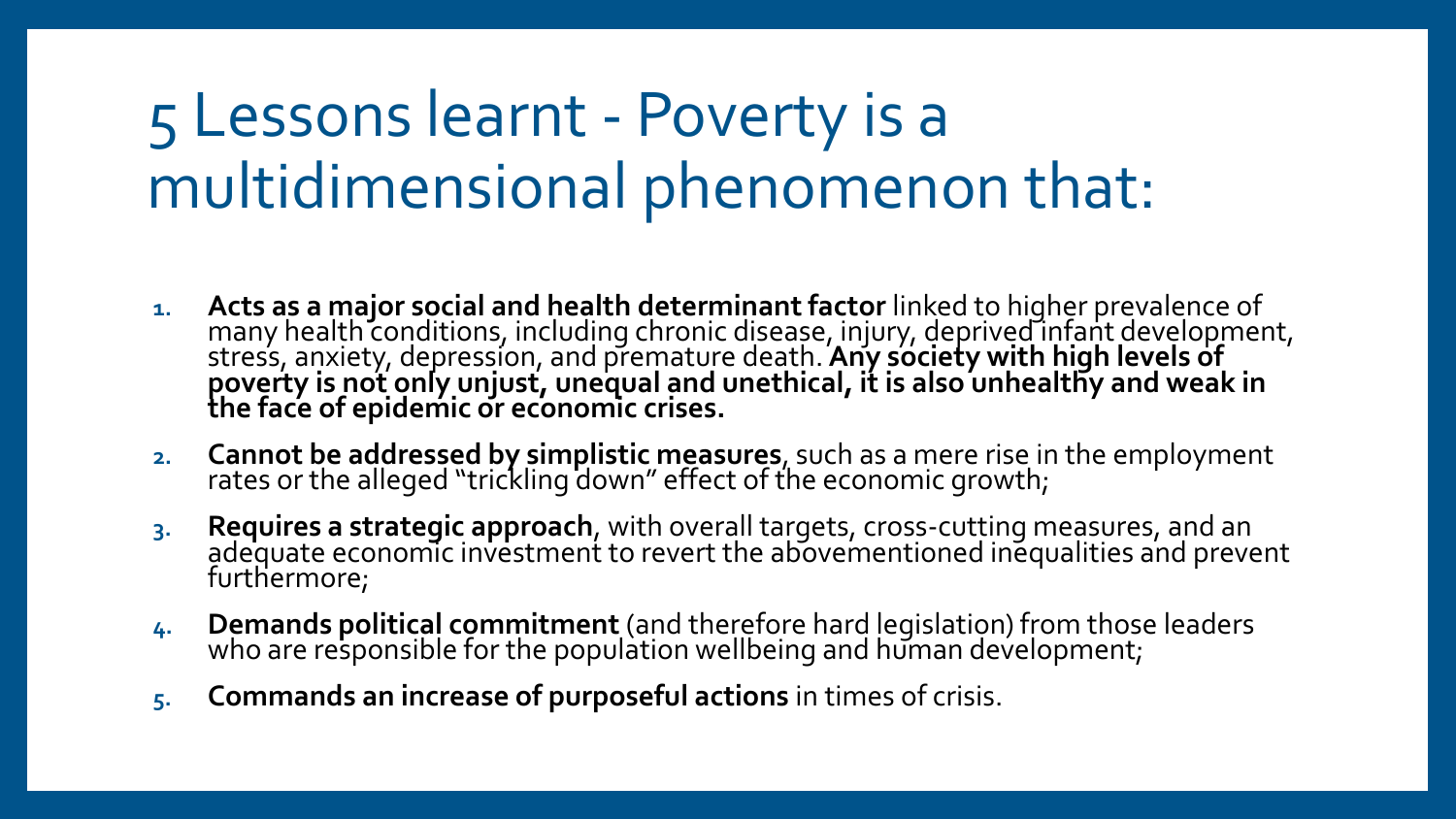**Therefore, EAPN is asking that as a logical, immediate continuation of this Action Plan, the Commission includes an ambitious and multidimensional EU strategy to combat poverty, supported by key legislation to bind its delivery throughout the EU.**